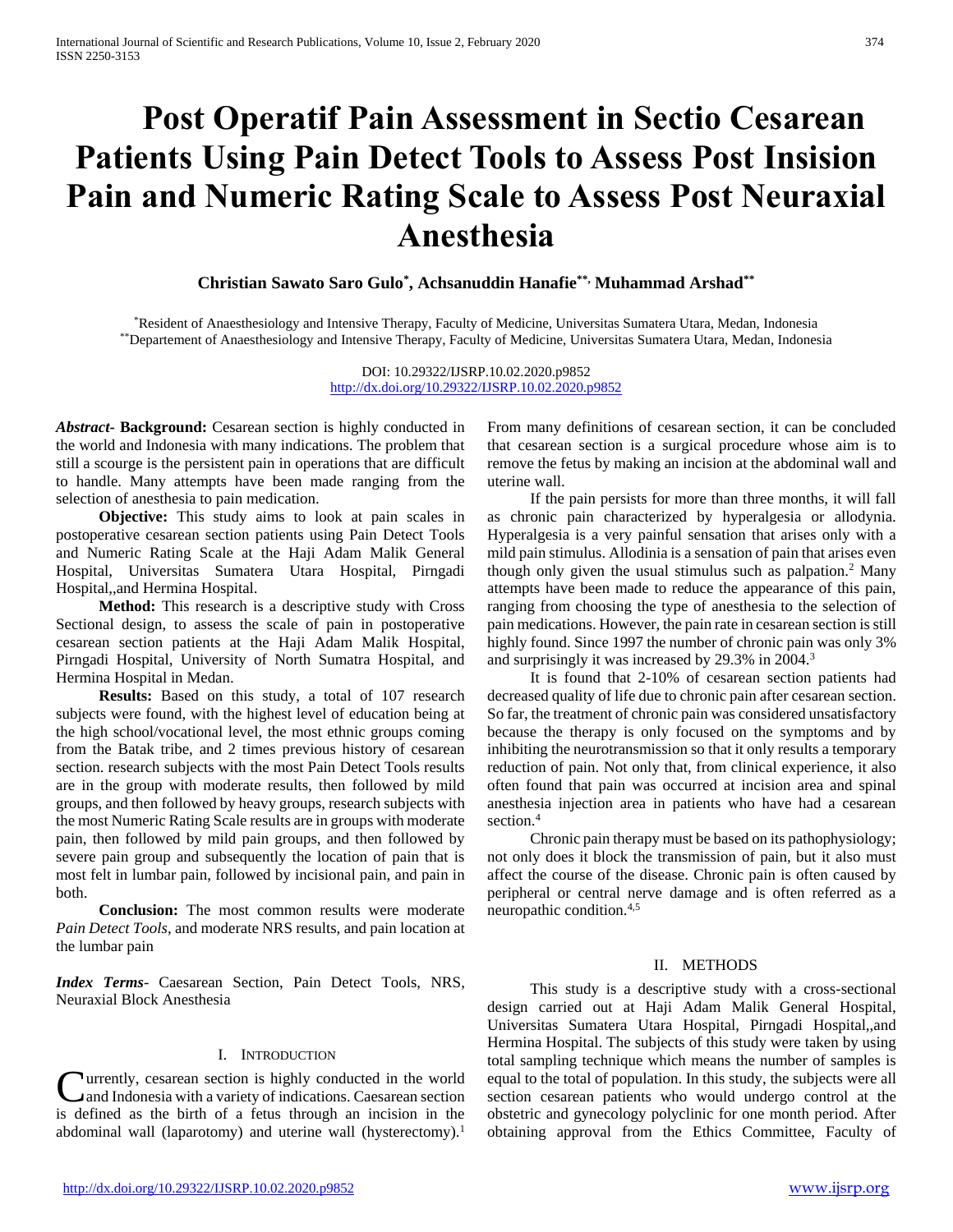Medicine, University of North Sumatra, based on inclusion criteria (age 21-40 years, history of previous cesarean section, ASA 1-2, had cesarean section in a minimum period of 4 weeks before interview, using neuraxial anesthesia) and exclusion criteria (diagnosed as eclampsia, ASA>2, first pregnancy), 107 samples were collected. All subjects were recorded for their identity, meanwhile pain assessment scores was determined by using Pain Detect Tools questionnaire and NRS. Subjects were assessed with a score of 0, 1, to 5 in three domains. All scores from each domain are then added together. The range of scores i.e 0 for no pain at all, 1 for no pain, 2 for mild pain, 3 for moderate pain, 4 for strong pain, and 5 for very strong pain. Then interpreted as: Mild pain (no involvement of neurogenic pain), moderate pain (involvement of neurogenic pain is undeniable), and severe pain (there is involvement of neurogenic pain). Data of numeric rating scale at 3 days after neuraxial block anesthesia (before the patient is discharged from the hospital) was taken and interpreted as: 0 for no pain, 1-3 for mild pain, 4-6 for moderate pain, 7-10 for severe pain. Data was taken when patients came to be controlled at the clinic after 4 weeks postoperatively or by telephone. Subjects were recorded based on the location of pain, namely: incisional pain, lumbar pain, or both. All collected data is tabulated and analyzed statistically. The characteristics of subjects that consist of identity, Pain Detect Tools score, and NRS were statistically analyzed and presented in the table.

# III. RESULTS

 This study was attended by 107 subjects who met the inclusion criteria. The characteristics of this study were displayed based on level of education, ethnicity, and history of previous section caesarean.

| <b>Characteristic</b><br>N(%)               |             |
|---------------------------------------------|-------------|
| <b>Level Of Education</b>                   |             |
| Primary School                              | 3(2.8%)     |
| Junior High School                          | 15 (14.0%)  |
| High School                                 | 55 (51.4%)  |
| College Degree                              | $1(0.9\%)$  |
| <b>Associate Degree</b>                     | $10(9.3\%)$ |
| <b>Bachelor Degree</b>                      | 21 (19.6%)  |
| Postgraduate Degree                         | $2(1.9\%)$  |
| <b>Ethnicity</b>                            |             |
| <b>Batak</b>                                | 53 (49.5%)  |
| Javanese                                    | 39 (36.4%)  |
| Malay                                       | 15 (14%)    |
| <b>History of Previous Sectio Caesarean</b> |             |
| 2 times                                     | 73 (68.2%)  |
| 3 times                                     | 27 (25.2%)  |
| 4 times                                     | $7(6.5\%)$  |
| Total                                       | 107         |

#### **4.1 Demographic Data Table**

Based on table 4.1, 107 samples were found, based on level of education there are 3 (2.8%) people in primary school, 15 (14.0%) in junior high school, and 55 (51.4%) in high school, 1 (0.9%) with College Degree, 10 (9.3%) with Associate Degree, 21 (19.6%) with Bachelor Degree, and 2 (1.9%) with Postgraduate Degree.

Based on table 4.1, ethnicity obtained by this study was 53 (49.5%) with Batak ethnicity, 39 (36.4%) Javanese, and 15 (14%) Malay.

Based on table 4.1, history of previous section caesarean obatained by this study was 73 (68.2%) with 2 times previous sectio caesarean, 27 (25.2%) with 3 times previous sectio caesarean, and 7 (6.5%) with 4 times previous sectio caesarean.

### **4.2 Distribution of sample based on incicional pain with Pain Detect Tools score.**

| <b>Pain Detect Tools score</b>               | $\mathbf{n}(\%)$ |
|----------------------------------------------|------------------|
| Mild (No evidence of nerve involvement)      | 38 (35,5%)       |
| Moderate (nerve involvement can't be denied) | 68 (63,6%)       |
| Severe (present of nerve involvement)        | $1(0.9\%)$       |
| <b>Total</b>                                 | 107 (100%)       |

Table 4.2 shows that subjects with mild Pain Detect Tools scores (no nerve involvement) were 38 people (35.5%), moderate Pain Detect Tools scores (nerve involvement undeniably) were 68 people (63.6%), and lastly, severe Pain Detect Tools score (with nerve involvement) by 1 person (0.9%).